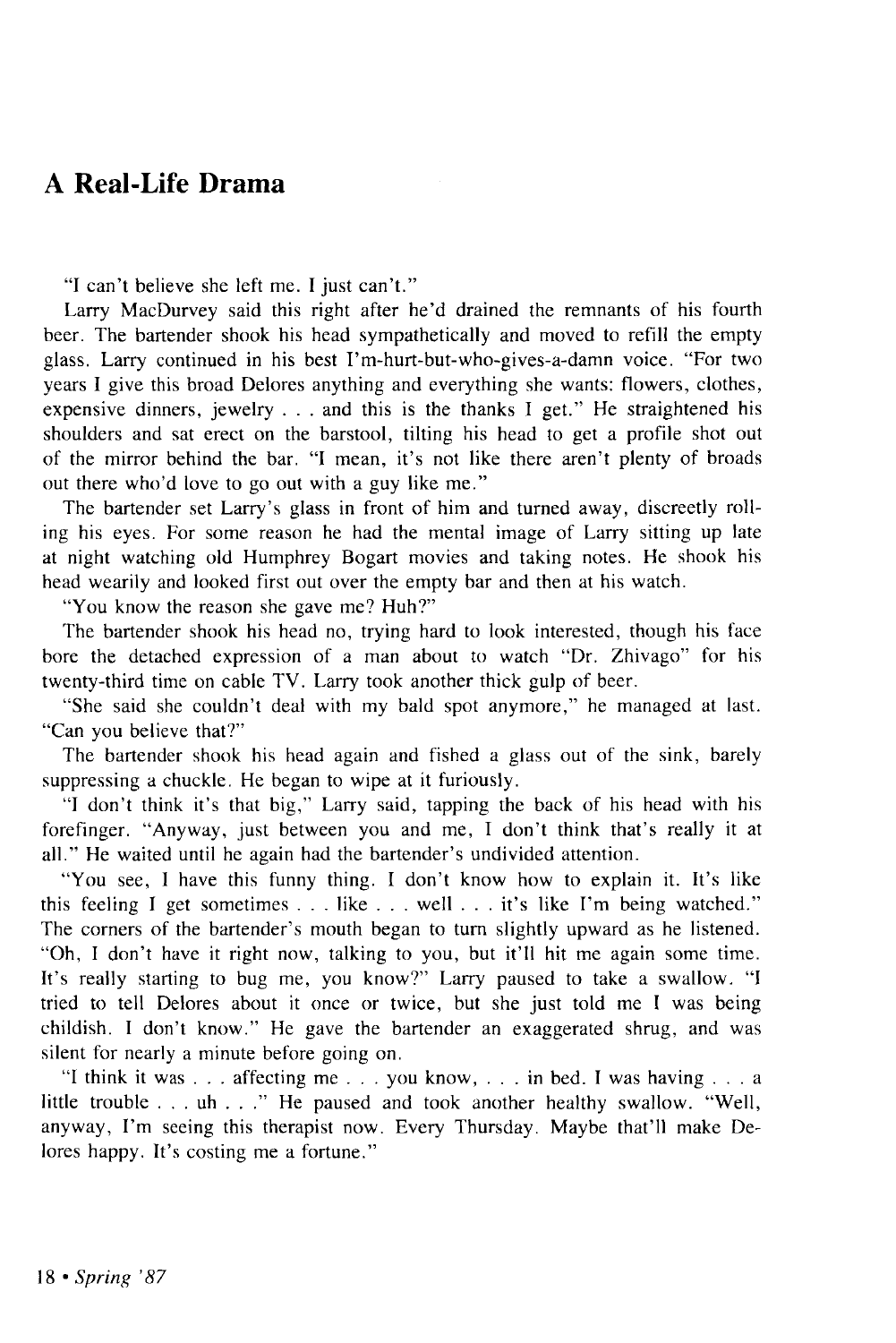The bartender let out a snicker, but he somehow managed to make it sound like he was clearing his throat.

"She's not exactly perfect herself, you know," Larry smirked, not noticing. He was cool again, like Bogart, his idol: in total control. He raised his glass to his lips, trying to do it causally, the way Bogie would have done it, but the movement came out a little more theatrical than he'd intended, and due to the combination of applied force, a slight miscalculation in the trajectory of the glass, and the relative position of his mouth, the remainder of his beer ended up on his shirt. He glanced up at the bartender, embarrassed, but he was facing the other way, pretending not to notice. Larry quickly grabbed a handful of cocktail napkins and began to dab at himself as he hurriedly went on: "I mean, most of the times I called her past nine o'clock she'd never answer her damned phone. She'd always tell me the next day that she was out bowling with the girls. Can you believe that?" He snorted derisively. "Why anyone would want to go bowling that much is beyond me." He thought for a moment and then sighed for effect. He knew he should have been an actor.

The bartender, when he'd regained his full composure, came over and informed Larry of the lateness of the hour and of his subsequent desire to close down for the night.

"That's okay, buddy. I gotta be hittin' the road anyway. Gotta get up tomorrow and sell that insurance!" He paused to belch reflectively. "Hey thanks, buddy, for . . . you know . . . listening to my troubles and everything." The bartender gave him the standard smile, accompanied with the standard, "Any time, pal."

Larry was going to slide gracefully off the barstool, turn, and leave, the way he knew Bogie would have done, but somehow he got his leg caught in the footrail and he ended up sprawled on the floor. He quickly jumped up and tried to nonchalantly brush the peanut shells off his back. "Leg must've fallen asleep," he muttered weakly. Then, sensing that he had quite possibly made a fool out of himself, he turned and stalked out of the bar, leaving the bartender to do whatever it is bartenders do when nobody's watching them.

He trudged slowly home beneath the streetlamps, passing through intervals of light and darkness, hands in pockets, whistling "As Time Goes By" with only his shadow to accompany him. And yet, strangely enough, he once again had the uncanny feeling that he was being watched by a person or persons unseen.

II

When Larry awoke the next morning in the sanctuary of his apartment the feeling was still there, inexplicable as always, and amplified, perhaps, by the headache gnawing at the inside of his skull. He groaned softly, turning over on his side, and he was promptly confronted with a picture of Delores leering at him from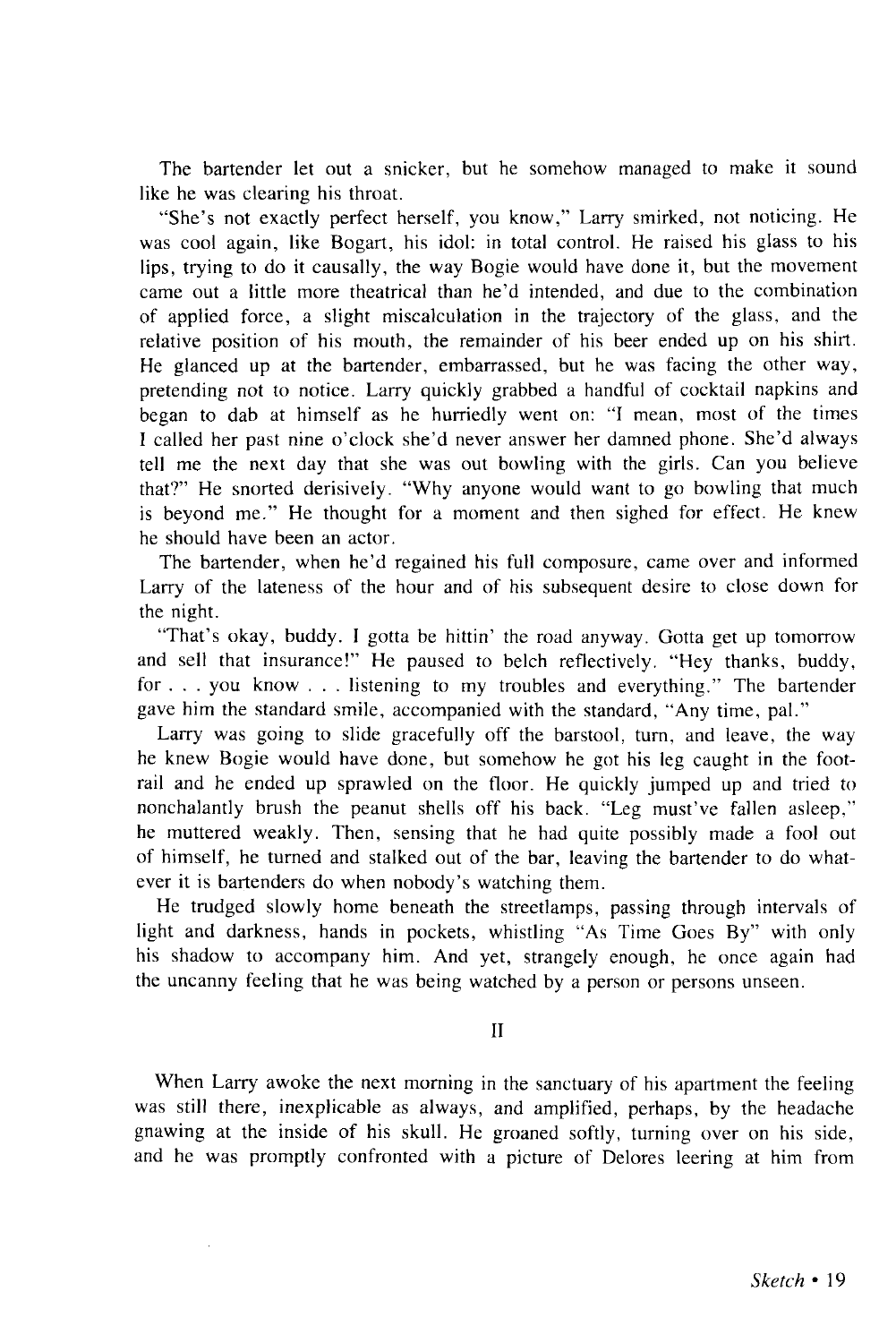atop the nightstand. He eyed it reproachfully before slowly working himself up out of bed. He wobbled slightly as bright red flares erupted inside his head. "Aspirin," he said, wincing.

He staggered through his small apartment, which was festooned with all manner of Bogart paraphernalia, on his way to the bathroom, tripping over his cat, Marlowe, as he did so. Marlowe firmly adhered to that seemingly stupid feline conviction that the best places to sleep are those areas through which people are most likely to walk. Marlowe was a rock, a pillar, a monument to nonambulatory grace that feared the feet of no mortal being. He was, Larry often remarked to his few friends, a fantastically lazy cat.

Luckily, Larry was close enough to the bathroom sink to grab it and thus maintain his balance. He briefly entertained the desire to punt the cat across the living room, but he was afraid of hitting the painted plaster statue of Sam Spade in the corner by the coffee table and chipping it. Besides, he knew that Marlowe would just wait until he was asleep to get even. He turned instead to the bathroom mirror, which was, for some reason, hanging slightly askew. He straightened it before extracting a bottle of aspirin from a drawer. He took four to play it safe. Then he gave his bald spot a cursory examination with his fingertips before getting in the shower.

Larry always took fast showers, some in world record times, because it was during these that the sensation of being watched was so strong it was almost unbearable. He invariably had this problem in public restrooms as well, and to compensate for his discomfort and embarrassment he would often whistle loudly and clear his throat, as if this would somehow draw attention away from himself.

A minute and a half later he was toweling himself off. This, too, he did so fast that a causal observer might assume that he was trying to start himself on fire. In truth, Larry just hated being exposed, even in the privacy of his own bathroom. Once he got himself reasonably dry, he wrapped the towel securely around his waist and stood in front of the sink, once again fondling his bald spot to see if the brutal spray had washed away any more of his hair.

He was halfway through brushing his teeth when he noticed that the mirror was again hanging somewhat crookedly. He stood there staring at it, foam dripping out of his mouth, as if it was deliberately hanging that way just to annoy him. Did Bogie tolerate his mirrors hanging in such a way? Larry doubted it. He reached out a hand and straightened it. It promptly slid back to its previous slant. He tried again, this time setting his toothbrush down by the edge of the sink and using bothhands to straighten the mirror and hold it firmly in place. It was then, much to his surprise, that the entire wall behind the sink fell away before his outstretched arms and shattered like glass into a million pieces.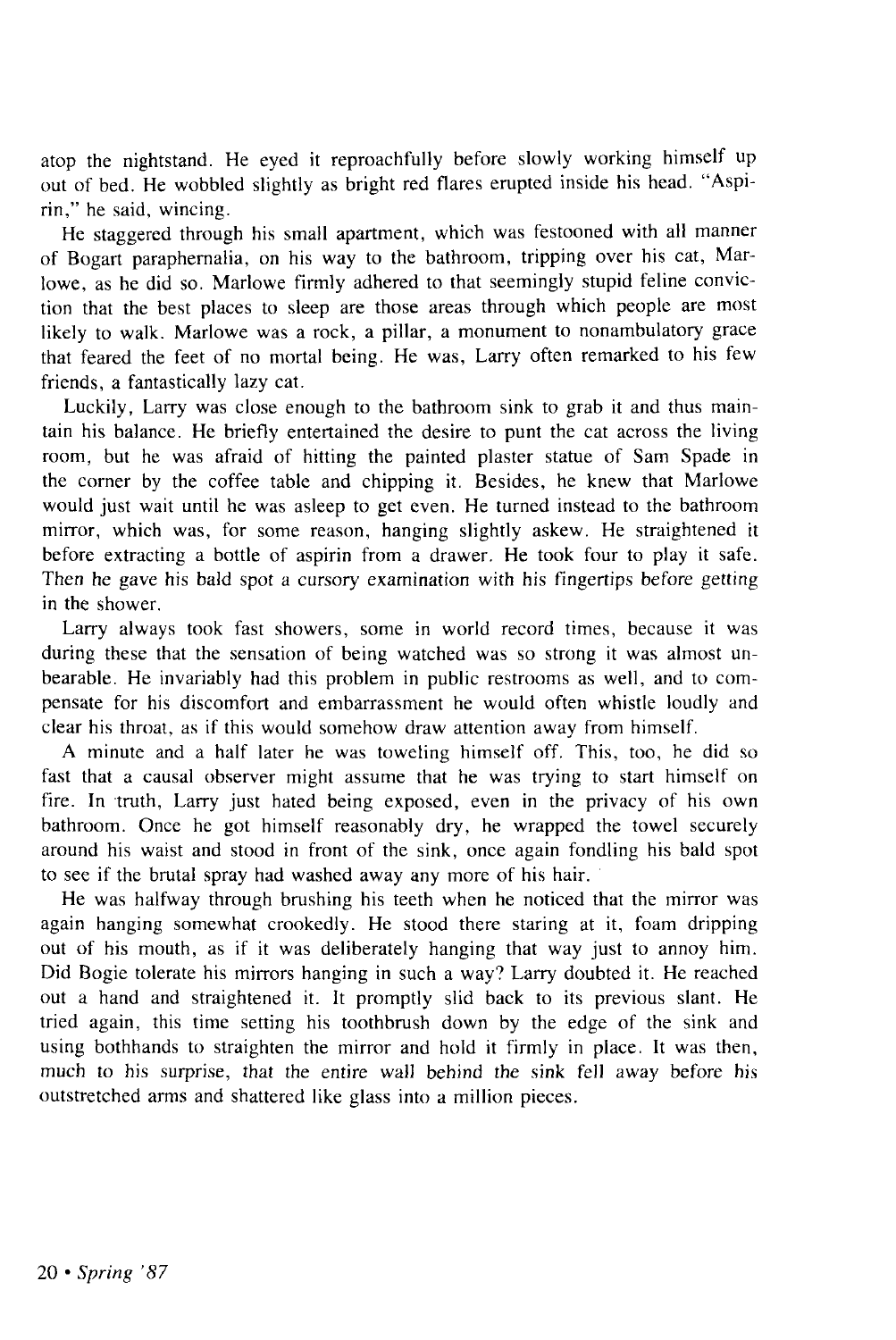right hand and a black leather riding crop was clenched in his left. He did not look especially pleased.

The man paused to give Larry a disappointed scowl before brushing past him. He walked over to the sink and swung it inward on hidden hinges and stepped through, taking a few giant strides toward the audience, his boots making hollow crunching sounds on the glasslike remains of Larry's bathroom wall. He raised the megaphone and said: "All right folks, I'm sorry, but the show's over. He found out." This was met with quite a few "awwws" from the audience, as well as a few emphatic "boos." The man took a deep breath and said, "Yes, yes .. . I know how you all feel, but there's really nothing I can do about it. It's like I said. He found out. That's it. The end. Thank you for your patronage." He punctuated this with a short diplomatic bow. The crowd began to rumble more unpleasantly as people got up and filed toward the exists, and a disembodied voice drifted over them from a PA system. "Please return your ticket stub to the box office to receive a full refund of the ticket price for today's performance. We are sorry for the inconvenience. Thank you." The man walked back over to Larry who was standing in mute shock.

"I guess I shouldn't really be angry," the man said. "It was inevitable that you would find out about it some day. It's just a shame that it had to end this way . . . damned see-through walls. That's the problem with one-way scenery. Looks real enough from the inside, but it gets broken too easily. It just couldn't be helped." He shook his head sadly and kicked a shard of broken wall across the bathroom tile. "And to think of all the advances we've made in theatrical equipment . . ."

"Wh-wh-who . . . ," Larry stammered.

"Who am I? Well, I guess I should probably introduce myself. My name is Hephaestus Q. Jones. I am the director of this grand production." He raised his arms as he said this and gestured all around them.

"What? Director of what?" It was clear that Larry was finding all this extremely hard to deal with.

"This production," the director said simply. "You might say that it involves your life story. In fact, it *is* your life."

"My life?"

"Yes. Uh, I think you'd better come over here and sit down for a while, Larry. You don't look so good." He took Larry by the arm and led him through the living room to the couch. By now, there were about a dozen men in white coveralls with the words "STAGE CREW" stenciled on their backs hard at work dismantling Larry's apartment. Larry didn't notice this right away, being far too absorbed in the act of freaking out. The director put a comforting hand on Larry's shoulder.

"This isn't going to be easy for you to hear, Larry, so I'm going to give it to you straight out. You see, you haven't been living the boring and ordinary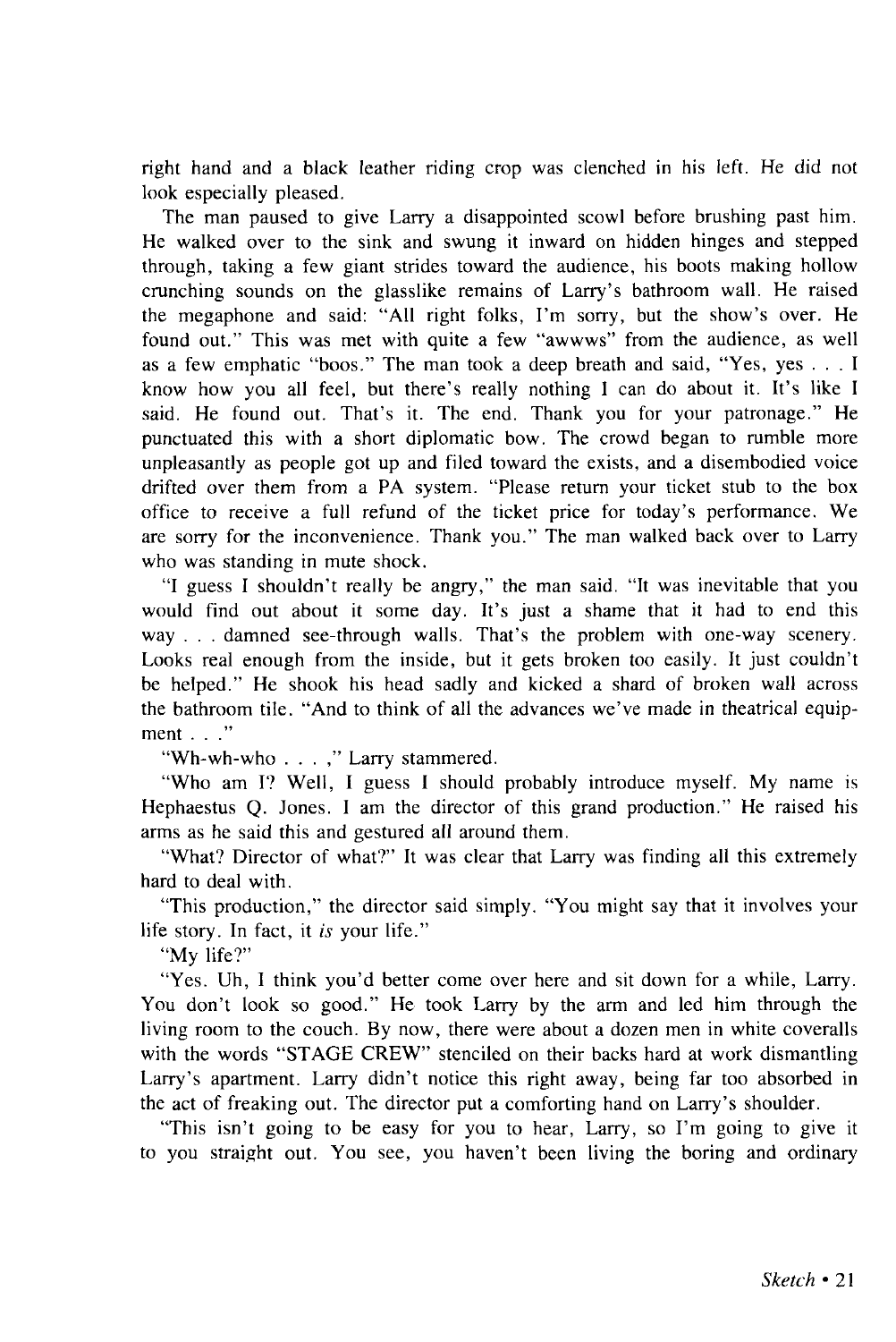The first thing Larry noticed, after the,initial shock, was the people. There were hundreds of them sitting in the darkness thirty or so feet beyond the gaping hole in his bathroom wall in what appeared to be theatre seats. They were all gazing at him in rapt amazement, as if expecting him to tap-dance, or juggle bowling pins. He blinked his eyes several times, as if to make them all disappear. They didn't. Larry began to tremble slightly. He closed his eyes and silently counted up to twenty before opening them. The crowd remained, though'something was different now. They were looking at him and at each other as if something had gone dreadfully wrong. He could hear them whispering and shifting uncomfortably in their seats. He finally decided to open his mouth and say something, but unfortunately it was still full of toothpaste foam which sprayed fountainlike out into the darkness and all he really managed to say was something like "moorff!" At this, the crowd burst into laughter and began applauding wildly.

Larry could do nothing but stand there, his mouth hanging open and dripping with foam, his eyes wet and bright, like those of a rabbit trapped by rapidly approaching headlights, half crazed with fear and bewilderment. He wanted so badly to wake from this nightmare he felt sure he was having. He had never been able to cope with weirdness of any kind, and the idea that he was standing in his bathroom wearing only a towel in front of what appeared to be several hundred laughing people was simply too much for his mind to handle that early in the morning. He was used to an existence which was considerably more mundane: the occasional late nights down at the bar, or on the couch with Delores watching reruns of old movies and eating popcorn. He could recite every line from every Bogart movie by heart, and though he had often dreamt about becoming a famous actor, this was the first time he'd ever been on stage in front of actual people, and quite frankly, it scared him shitless.

After a while the crowd died down a little and Larry began to feel the strength returning to his legs. He was about to bolt for the safety and sanity of the rest of his apartment, perhaps his bedroom, when a voice rang out from the bathroom's linen closet behind him.

It was a deep voice, a magnificant voice, full of power and authority. Larry jumped at the sound of it and a hush fell over the crowd as the echo of one word bounded and rebounded through the empty air. "Cut," it said, or rather, yelled. A moment later the closet door opened and a man stepped out.

He was an extremely big man, Larry noted as he drew back, carefully holding his towel in place. He had flaming red hair and a pointed beard and his cheeks were fat and slightly flushed, as if he'd just run up a flight of stairs. His clothes were odd as well: baggy white trousers tucked into black riding boots and a bright red jacket, with a white silk scarf knotted loosely around his bulging neck, and a black beret adorning his massive head. A megaphone was dangling from his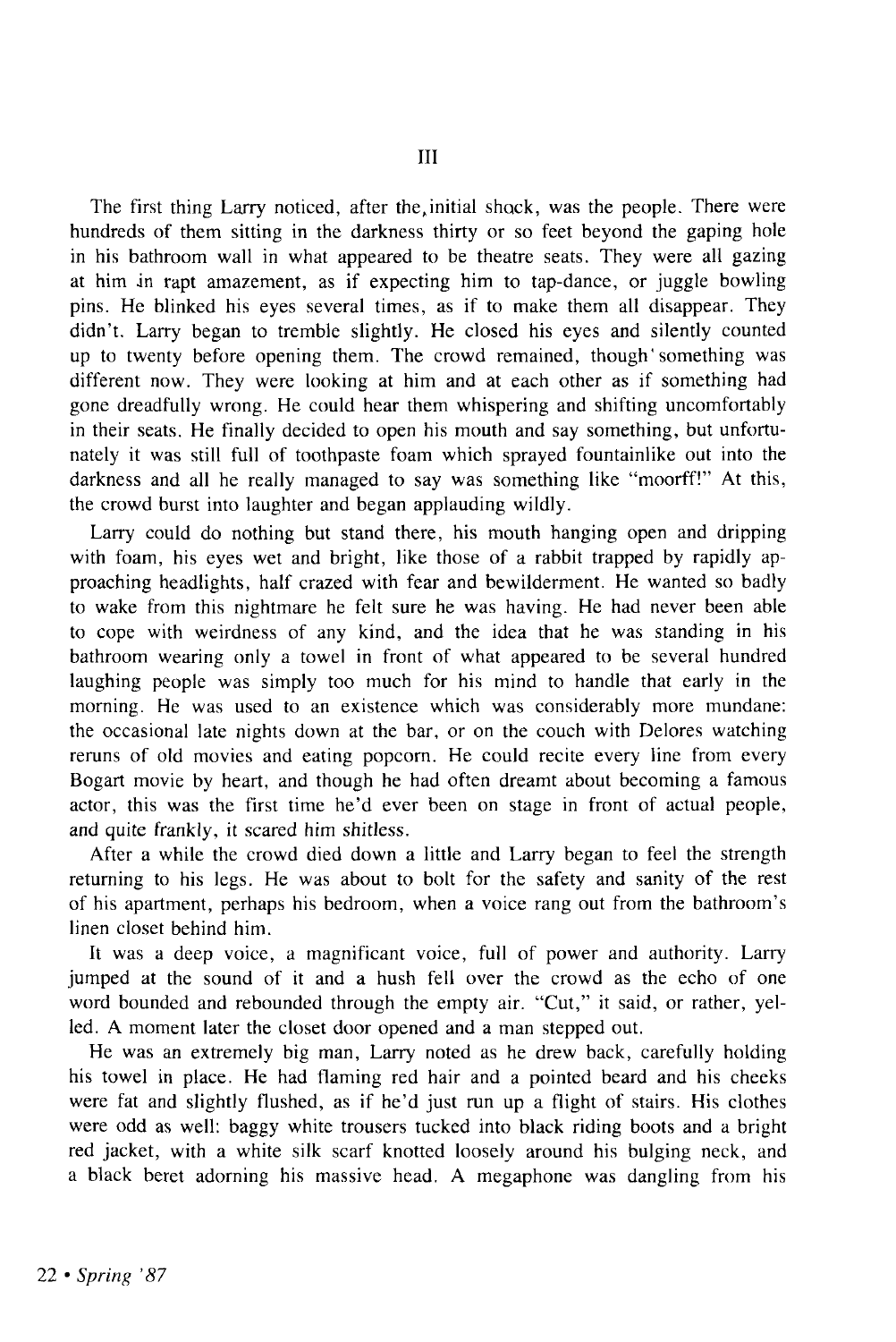life you thought you were. You were, in reality, performing it, since the day you were born, for the enjoyment and edification of others. Of course, we couldn't let you in on this because it might have ruined the integrity of your performance, that of an *ordinary real-life* insurance salesman and Humphrey Bogart fanatic." He paused to see how this was sinking in, but he couldn't tell from Larry's glazed expression. "Also . . . brace yourself, Larry .. . all the people you've ever known or met-your parents, your brother Al, your childhood friends and your college buddies, even your ex-girlfriend Delores—are actors. Even the people you passed on the street, or sat by in movies theatres. Actors. Extras. Nothing more.

"And all the experiences you've every had have been carefully staged, or at least guided by us from the very beginning. Even your little bald spot was in the script. Do you understand me so far?"

"Nooo . . ," Larry moaned. His face was bent down and covered by his hands. "I gotta be dreamin'. None of this is real!"

"Exactly," Hephaestus said. "And it never was. Not even when you went outside, or went on trips. That was all done with elaborate special effects, and I must say it was quite a pain in the ass, too. We had to build *everything.* Seethrough walls, sidewalks and streets with hidden treadmills, computerized projection systems, inflatable trees . . . the list goes endlessly on. We had a monstrous budget, Larry. You should be proud."

Larry looked up just in time to see one of the stagehands carrying Marlowe, still asleep, under one arm. The other men were busy taking down his collection of old movie posters, and two of them were carrying Sam Spade off the set. Most of the furniture was gone now, too. Larry couldn't believe this was happening. And then he saw her.

She was stunningly beautiful, with long dark hair cascading down over her shoulders and brilliant emerald eyes. She was dressed in a sheath-like sequined evening gown, and she was walking toward them, hips swinging from side to side, crossing the stage with an easy seductive grace. He was just beginning to think there was something familiar about her when his mouth fell open and he recognized her. It was Delores.

"Hello, Larry," she said, smiling pleasantly. Larry just sat there staring dumbly in lieu of a civilized reply. He couldn't get over how different she looked.

Hephaestus must have picked up on this because he said, "Different from what you're use to, eh? We had a superb make-up artist. We had to tone down her appearance, you understand, in the interests of realism."

"I suppose we're all out of work now," Delores said, giving Larry a pitiful look. He cringed under it.

"Yes, I'm afraid so, my dear. Not to worry, though. I have another project in the works."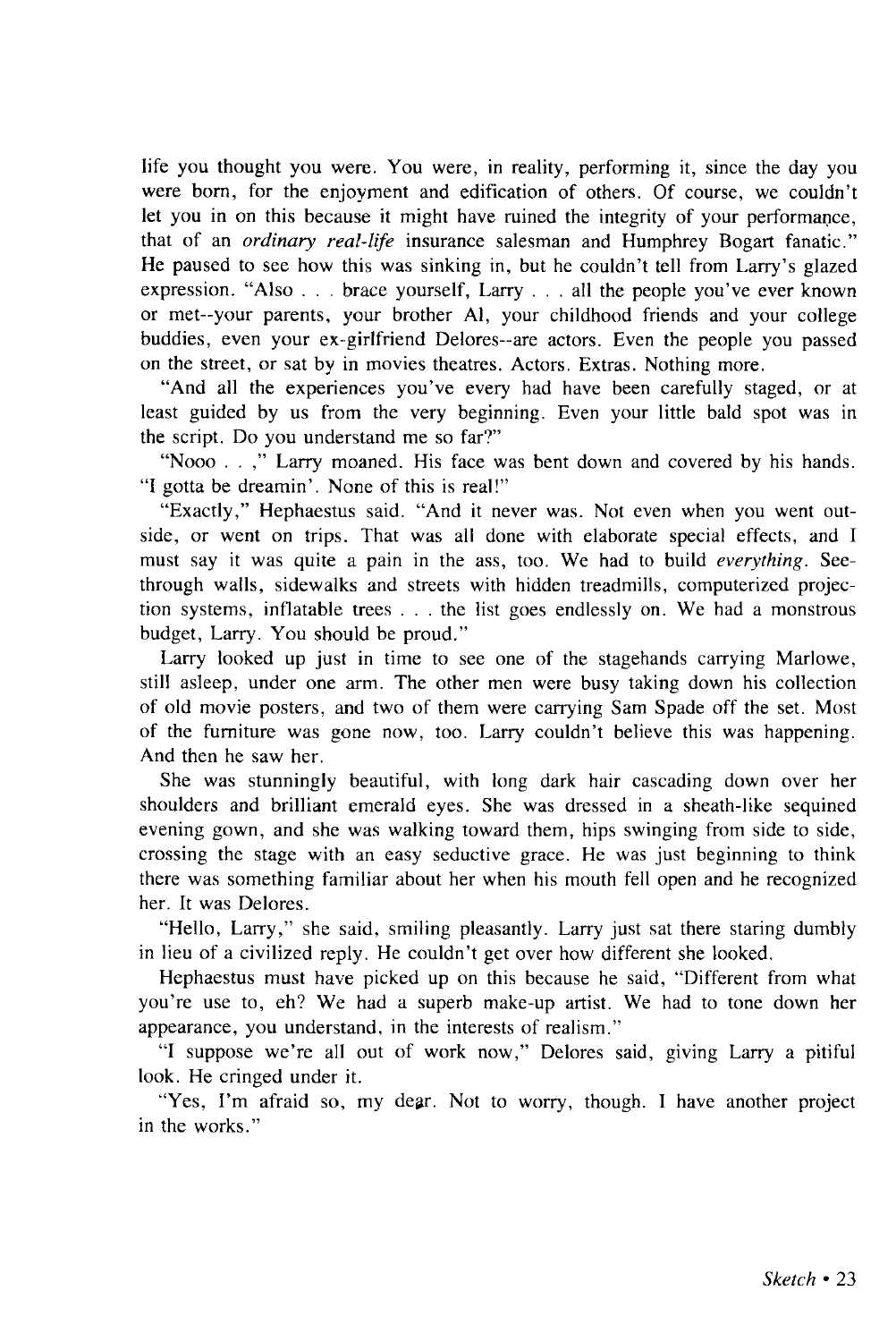"Delores . . . ," Larry said.

Delores laughed. "Actually, my name is Eve," she said.

Hephaestus looked at Larry nervously, noticing how badly he was taking all of this. He turned to Eve. "Um, I think it would be a good idea if you left, my dear. Larry's having a little difficulty coping at the moment. We wouldn't want him going into shock, would we?"

"No, we wouldn't," she said. "I understand how difficult this must be for him. Actually, I'm just waiting for Nick. I told him to pick me up here."

"Nick?" Larry asked, but no one was listening to him.

"Nick!" Eve suddenly called out and Larry followed her gaze across the stage. He recognized the man immediately. It was the bartender. He was dressed in a black tux, and when he saw them, he waved and came over, zig-zagging gracefully through the stagehands as they carried more of Larry's belongings off the stage. He gave Eve a peck on the cheek and stood smiling down at Larry, who was once again becoming aware that he was wearing a mere towel.

"Larry, babe. Loved our scene last night. It was all I could do to keep from laughing. And that pratfall at the end . . . " Nick chuckled a little at the memory of this. "It was totally convincing, dude. I'd like to work with you again some time."

"We should be going, Nick," Eve said, hooking her arm through his. The look on Larry's face was making her quite nervous.

"Sure, babe. Um, I'll talk to you later about the money, Heph. Later, Larry." He extended a hand, and then withdrew it when Larry failed to shake it. He nodded instead, and he and Eve turned and walked away, whispering to each other and laughing.

Larry watched them go, shaking with rage and embarrassment. He was beginning to suspect that maybe this wasn't a dream after all. He turned to the director.

"I don't get it. So what's so great about my life that people would want to see it . . . I mean, if what you're sayin' is true?"

Hephaestus just laughed. "That's just it, Larry. There was nothing particularly great about it at all. This was a real-life drama .. . so real you didn't even know you were in it. The critics loved you. The ones who stayed awake said you were great! And best of all, people could come and witness a day in your life, and by the time they left, they'd feel a lot better about their own lives. You see?"

"Oh," Larry said. He was beginning to feel used.

"Don't get me wrong, Larry," Hephaestus said, smiling broadly. "Your life has been the longest-running theatrical production in the history of modern realistic drama. For a great many years I made a career out of it. Now I have more money than I know what to do with. Perhaps it's just as well that you found out about it. I'd like to move on to something else. Something different. And bigger . . . before I retire."